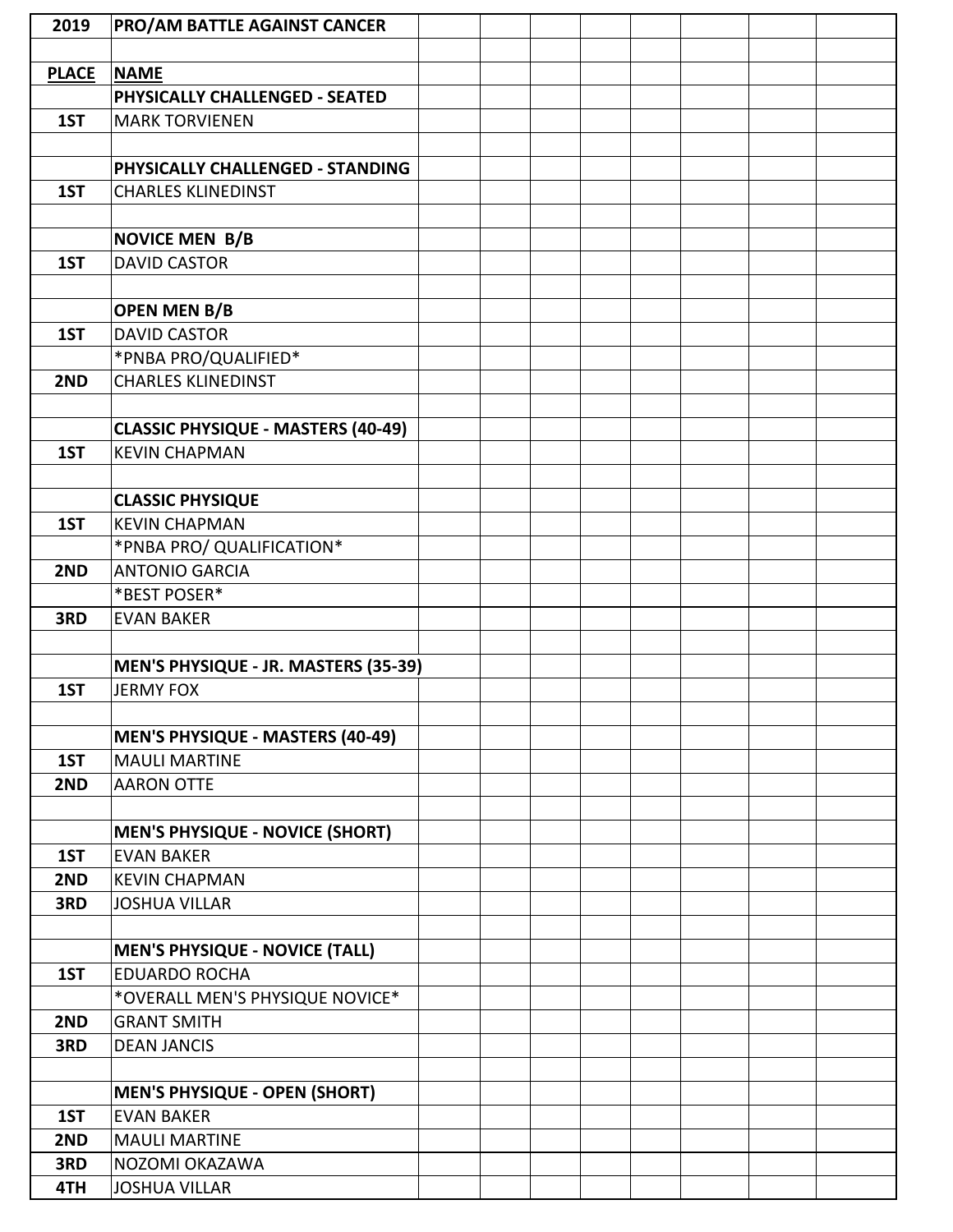| 2019         | PRO/AM BATTLE AGAINST CANCER                       |  |  |  |  |
|--------------|----------------------------------------------------|--|--|--|--|
|              |                                                    |  |  |  |  |
| <b>PLACE</b> | <b>NAME</b>                                        |  |  |  |  |
|              | <b>MEN'S PHYSIQUE - OPEN (TALL)</b>                |  |  |  |  |
| 1ST          | <b>EDUARDO ROCHA</b>                               |  |  |  |  |
|              | *OVERALL MEN'S PHYSIQUE OPEN & PNBA PRO/QUALIFIED* |  |  |  |  |
| 2ND          | <b>JERMY FOX</b>                                   |  |  |  |  |
| 3RD          | <b>TAYLOR RAY TRIBBLE</b>                          |  |  |  |  |
|              |                                                    |  |  |  |  |
|              | PRO MEN'S CLASSIC PHYSIQUE - OPEN                  |  |  |  |  |
| 1ST          | <b>BROCK MARKHAM</b>                               |  |  |  |  |
|              |                                                    |  |  |  |  |
|              | PRO MEN'S SPORT MODEL - OPEN                       |  |  |  |  |
| 1ST          | <b>ALISTER GREEN</b>                               |  |  |  |  |
|              |                                                    |  |  |  |  |
|              | <b>PRO MEN'S PHYSIQUE - OPEN</b>                   |  |  |  |  |
| 1ST          | <b>WILLIAM LONG</b>                                |  |  |  |  |
|              | *\$1,000 CASH & PRIZES AWARDED*                    |  |  |  |  |
| 2ND          | <b>DANAIRO MOORE</b>                               |  |  |  |  |
|              | *\$500 CASH & PRIZES AWARDED & BEST PRESENTATION*  |  |  |  |  |
| 3RD          | <b>KENNETH PEOPLES</b>                             |  |  |  |  |
|              | *\$300 CASH & PRIZES AWARDED*                      |  |  |  |  |
| 4TH          | <b>JUSTIN BRINGIER</b>                             |  |  |  |  |
| 5TH          | <b>RASHAD BAILY</b>                                |  |  |  |  |
|              |                                                    |  |  |  |  |
|              | PRO MEN'S B/B - GRAND MASTERS (50+)                |  |  |  |  |
| 1ST          | <b>DAVID MESSAROS</b>                              |  |  |  |  |
|              |                                                    |  |  |  |  |
|              | PRO MEN'S B/B - OPEN                               |  |  |  |  |
| 1ST          | JONATHAN ALEXANDER                                 |  |  |  |  |
|              | *\$1,000 CASH & PRIZES AWARDED & MOST MUSCULAR*    |  |  |  |  |
| 2ND          | <b>RHAMSES AVILES</b>                              |  |  |  |  |
|              | *\$500 CASH & PRIZES AWARDED & BEST PRESENTATION*  |  |  |  |  |
| 3RD          | <b>DAVID PAT</b>                                   |  |  |  |  |
|              | *\$300 CASH & PRIZES AWARDED*                      |  |  |  |  |
|              |                                                    |  |  |  |  |
|              | <b>PRO FITNESS - OPEN</b>                          |  |  |  |  |
| 1ST          | <b>PAIGE NEWMAN</b>                                |  |  |  |  |
|              | *PNBA SHIELD, WARRIOR BELT*                        |  |  |  |  |
|              |                                                    |  |  |  |  |
|              | <b>PNBA ANGELS</b>                                 |  |  |  |  |
| 1ST          | <b>ELISHIA ORTIZ</b>                               |  |  |  |  |
|              |                                                    |  |  |  |  |
|              | <b>PRO PHYSIQUE - MASTERS (40+)</b>                |  |  |  |  |
| 1ST          | <b>LISA BRANDT</b>                                 |  |  |  |  |
|              |                                                    |  |  |  |  |
|              | <b>PRO PHYSIQUE - OPEN</b>                         |  |  |  |  |
| 1ST          | <b>JULYANA GAYTAN</b>                              |  |  |  |  |
| 2ND          | <b>LISA BRANDT</b>                                 |  |  |  |  |
|              |                                                    |  |  |  |  |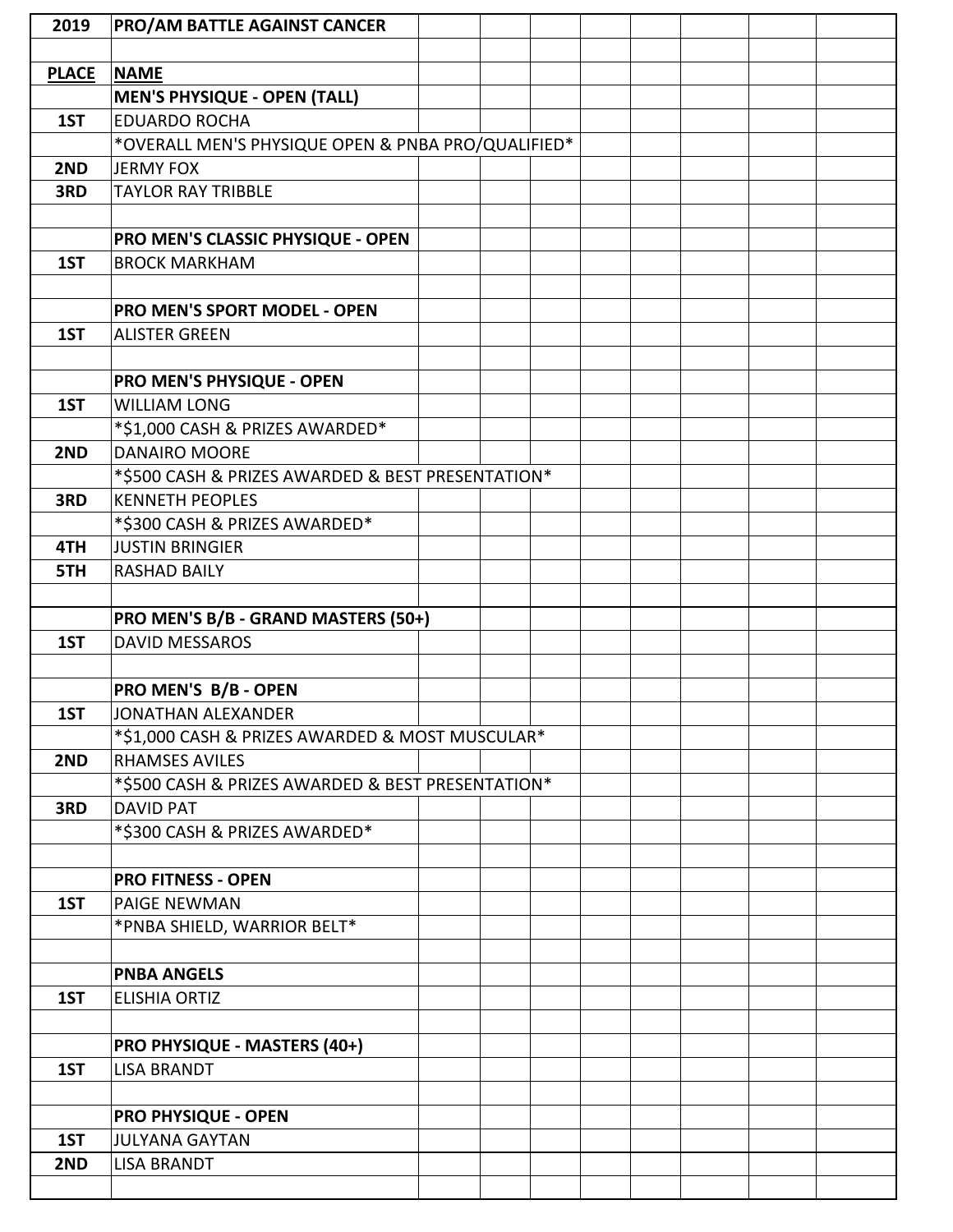| 2019         | PRO/AM BATTLE AGAINST CANCER                       |  |  |  |  |
|--------------|----------------------------------------------------|--|--|--|--|
|              |                                                    |  |  |  |  |
| <b>PLACE</b> | <b>NAME</b>                                        |  |  |  |  |
|              | PRO BIKINI - MASTERS (40+)                         |  |  |  |  |
| 1ST          | <b>RENA MATHEWS</b>                                |  |  |  |  |
| 2ND          | <b>NORMA AVILES</b>                                |  |  |  |  |
| 3RD          | <b>JULIE BLACK</b>                                 |  |  |  |  |
|              |                                                    |  |  |  |  |
|              | <b>PRO BIKINI - OPEN</b>                           |  |  |  |  |
| 1ST          | <b>NICOLE BUTCHER</b>                              |  |  |  |  |
|              | *\$1,000 CASH & PRIZES AWARDED & MOST SYMMETRICAL* |  |  |  |  |
| 2ND          | <b>AGNES COLE</b>                                  |  |  |  |  |
|              | *\$500 CASH & PRIZES AWARDED & BEST PRESENTATION*  |  |  |  |  |
| 3RD          | <b>RUPA HULET</b>                                  |  |  |  |  |
|              | *\$300 CASH & PRIZES AWARDED*                      |  |  |  |  |
| 4TH          | <b>BRIANNE KOFF</b>                                |  |  |  |  |
| 5TH          | <b>THERESA DOLL</b>                                |  |  |  |  |
| 6TH          | <b>ALEXIS SMITH</b>                                |  |  |  |  |
| 7TH          | <b>JEANETT SEM</b>                                 |  |  |  |  |
|              |                                                    |  |  |  |  |
|              | <b>SPORT MODEL - GRAND MASTERS (50-59)</b>         |  |  |  |  |
| 1ST          | <b>MARY JEAN BUSH</b>                              |  |  |  |  |
|              |                                                    |  |  |  |  |
|              | <b>SPORT MODEL - NOVICE</b>                        |  |  |  |  |
| 1ST          | <b>CLAUDIA RIVAS</b>                               |  |  |  |  |
|              |                                                    |  |  |  |  |
|              | <b>SPORT MODEL - OPEN</b>                          |  |  |  |  |
| 1ST          | <b>CLAUDIA RIVAS</b>                               |  |  |  |  |
|              |                                                    |  |  |  |  |
|              | <b>INK/TATTOO</b>                                  |  |  |  |  |
| 1ST          | <b>LAEILA LESTER</b>                               |  |  |  |  |
| 2ND          | <b>MARLAINA PLEYDLE</b>                            |  |  |  |  |
| 3RD          | <b>VIRGINIA ESTIOKO</b>                            |  |  |  |  |
|              |                                                    |  |  |  |  |
|              | <b>WOMEN'S PHYSIQUE - GRAND MASTERS (50-59)</b>    |  |  |  |  |
| 1ST          | <b>TONI MILLER</b>                                 |  |  |  |  |
|              |                                                    |  |  |  |  |
|              | FIGURE - JR. MASTERS (35-39)                       |  |  |  |  |
| 1ST          | <b>KATHLYNNE KING</b>                              |  |  |  |  |
|              |                                                    |  |  |  |  |
|              | FIGURE - MASTERS (40-49)                           |  |  |  |  |
| 1ST          | YAJAIRA ROSADO                                     |  |  |  |  |
|              |                                                    |  |  |  |  |
|              | <b>FIGURE - GRAND MASTERS (50-59)</b>              |  |  |  |  |
| 1ST          | <b>TONI MILLER</b>                                 |  |  |  |  |
| 2ND          | PATTI AFFRISEO                                     |  |  |  |  |
|              |                                                    |  |  |  |  |
|              |                                                    |  |  |  |  |
|              |                                                    |  |  |  |  |
|              |                                                    |  |  |  |  |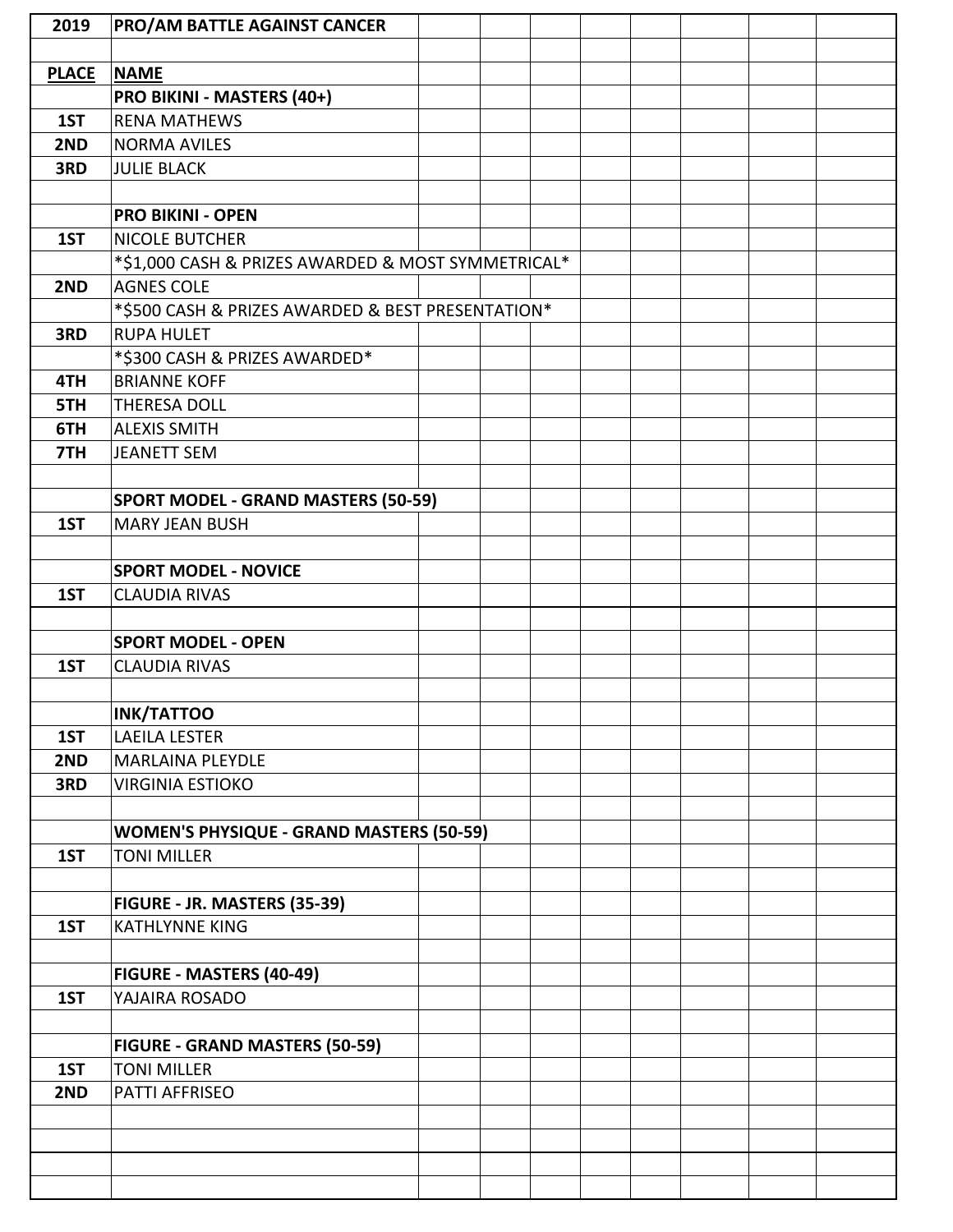| 2019         | PRO/AM BATTLE AGAINST CANCER               |  |  |  |  |
|--------------|--------------------------------------------|--|--|--|--|
|              |                                            |  |  |  |  |
| <b>PLACE</b> | <b>NAME</b>                                |  |  |  |  |
|              | <b>FIGURE - NOVICE</b>                     |  |  |  |  |
| 1ST          | <b>KAYLA VILDOSOLA</b>                     |  |  |  |  |
| 2ND          | <b>KATHLYNNE KING</b>                      |  |  |  |  |
|              |                                            |  |  |  |  |
|              | <b>FIGURE - OPEN (SHORT)</b>               |  |  |  |  |
| 1ST          | <b>KAYLA VILDOSOLA</b>                     |  |  |  |  |
|              | *OVERALL FIGURE OPEN & PNBA PRO/QUALIFIED* |  |  |  |  |
| 2ND          | <b>STEPHANIE SPIRIDAKIS</b>                |  |  |  |  |
| 3RD          | <b>KATHLYNNE KING</b>                      |  |  |  |  |
| 4TH          | <b>JACKIE BACAL HEAD</b>                   |  |  |  |  |
|              |                                            |  |  |  |  |
|              | <b>FIGURE - OPEN (TALL)</b>                |  |  |  |  |
| 1ST          | YAJAIRA ROSADO                             |  |  |  |  |
| 2ND          | <b>KENDALL KRESS</b>                       |  |  |  |  |
| 3RD          | <b>JAQUELINE CERVANTES</b>                 |  |  |  |  |
|              |                                            |  |  |  |  |
|              | <b>BIKINI MAMAS - 2 &amp; UNDER</b>        |  |  |  |  |
| 1ST          | MICHELLE CAMPFIELD                         |  |  |  |  |
|              |                                            |  |  |  |  |
|              | <b>BIKINI DIVAS - MASTERS (40-49)</b>      |  |  |  |  |
| 1ST          | <b>VIVIAN KHEM</b>                         |  |  |  |  |
|              | *PNBA PRO/QUALIFIED*                       |  |  |  |  |
| 2ND          | <b>VIRGINIA ESTIOKO</b>                    |  |  |  |  |
| 3RD          | <b>GULILLERMINA RADOVANOVIC</b>            |  |  |  |  |
| 4TH          | <b>ALYSON WARNER</b>                       |  |  |  |  |
|              |                                            |  |  |  |  |
|              | BIKINI DIVAS - GRAND MASTERS (50-59)       |  |  |  |  |
| 1ST          | <b>MARY JEAN BUSH</b>                      |  |  |  |  |
| 2ND          | <b>MARIA LEONE</b>                         |  |  |  |  |
| 3RD          | PATTI AFFRISEO                             |  |  |  |  |
|              |                                            |  |  |  |  |
|              | BIKINI DIVAS - ULTRA MASTERS (60-69)       |  |  |  |  |
| 1ST          | <b>MARIA LEONE</b>                         |  |  |  |  |
|              |                                            |  |  |  |  |
|              | <b>BIKINI DIVAS - NOVICE (SHORT)</b>       |  |  |  |  |
| 1ST          | <b>JASMIN NAKASHIMA</b>                    |  |  |  |  |
| 2ND          | <b>DANIELLE JORGENSEN</b>                  |  |  |  |  |
| 3RD          | <b>ALYSON WARNER</b>                       |  |  |  |  |
|              |                                            |  |  |  |  |
|              | <b>BIKINI DIVAS - NOVICE (TALL)</b>        |  |  |  |  |
| 1ST          | <b>SHARLAYNE FERGUSON</b>                  |  |  |  |  |
|              | *OVERALL BIKINI DIVAS NOVICE*              |  |  |  |  |
| 2ND          | <b>LAEILA LESTER</b>                       |  |  |  |  |
| 3RD          | <b>MARLAINA PLEYDLE</b>                    |  |  |  |  |
| 4TH          | <b>MEREDITH COVINGTON</b>                  |  |  |  |  |
| 5TH          | <b>GULILLERMINA RADOVANOVIC</b>            |  |  |  |  |
| 6TH          | MICHELLE CAMPFIELD                         |  |  |  |  |